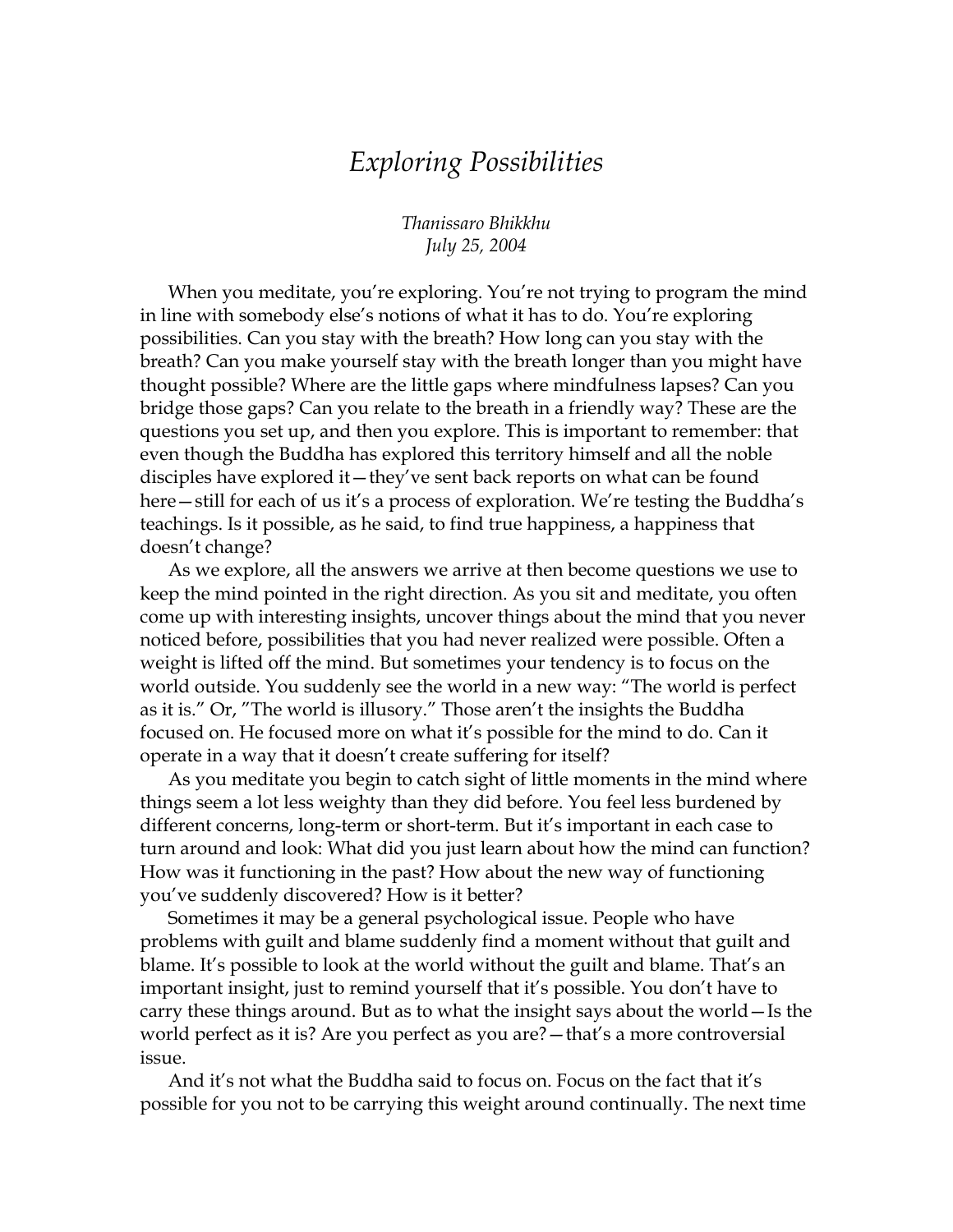you detect it coming up, remember that you have the choice of putting it down. Just the realization that you've been able to do it once: That's liberating. It expands the range of your imagination. Remind yourself that there is that possibility.

Sometimes the insights are related more directly to the meditation itself. It's possible to relate to the breath in a particular way. It's possible to relate to your feelings in a particular way. In other words, you don't have to identify with them. You begin to see them. Awareness really is separate from these things. It doesn't have to take on—lay claim—to these things as being yours. That opens up a possibility in the mind. You see that, for a moment, the mind was totally without any sense of identification with these things. It's possible.

Many of the possibilities we uncover in the mind are skills we've already mastered in other areas, just that we haven't applied them consistently. There have been many times when feelings have come up in the mind and we don't identify with them, but we don't notice the fact. What meditation does is to help us notice that we can apply that skill in areas where we hadn't applied it before. So when a particular state of mindful alertness or concentration arises in the mind, it's important that you try to maintain it in all sorts of different situations, for this helps you gain just that sort of insight: realizing that the habits you've found useful in one area of your life can be used in other areas as well.

After all, you don't go around holding on to all your cravings all of the time; you have to let go of one craving in order to pick up another one. The habit of letting go of craving is something we all have developed unconsciously. The problem is that when we let go of one craving it's usually because another, more compelling, one has come along. We let go of one craving only to pick up another. But we do have the ability to let go of a craving. The drawback is that we do it unconsciously and as part of another process, the process of picking up something else. What the Buddha teaches is a new process: that you can let go, let go, let go, let go, without picking up anything else. If something is causing you suffering, if something is causing you pain, you can let it go. It might still be hanging around, but you're not holding onto it. That makes all the difference in the world.

It's like living near fire. As long as you're not grasping the fire, you're okay. You don't have to drive fire out of the world. If you tried to, of course, it would be impossible. And even if you could, you'd create all sorts of hardships for yourself when you want to cook food. All you have to do is let go of it and you're okay. You don't have to grab hold. Our problem is that we learn how to let go of one fire but we find other kinds of fire and hold on to those. And we think that somehow it's different. "These are the fires you have to hold on to. That other fire you could let go of because it's unimportant. But these ones are more important." Or, "It's there in the mind, so you have to grab on, because you have to hold on to everything that comes into the mind."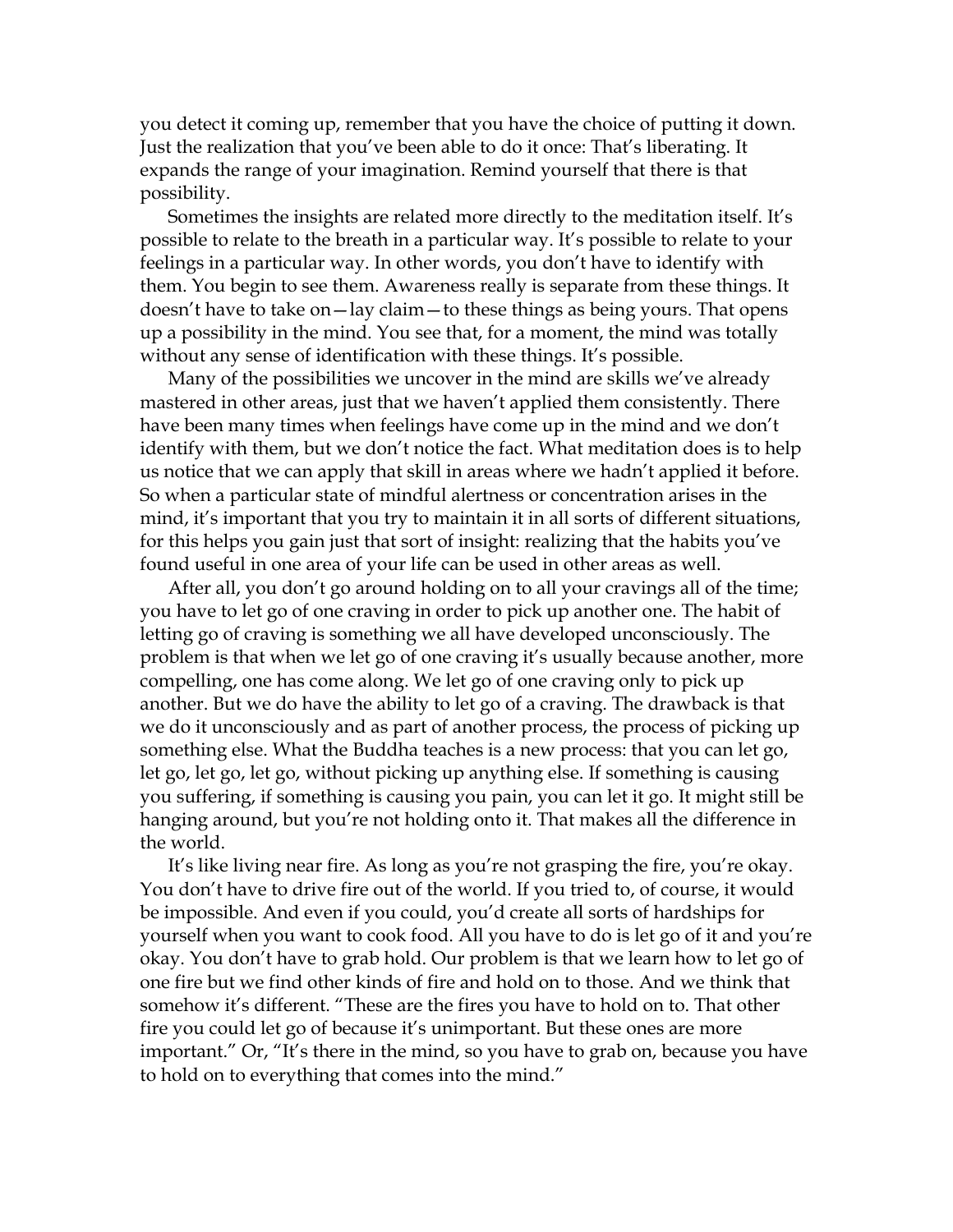An important part of insight is realizing that you don't have to hold on. Things can be there in the mind and you don't have to lay claim to them, you don't have to let yourself be influenced by them. It's possible. And you try to apply that possibility to other areas of your life that you wouldn't have thought of before. But as you try to develop these good habits, expand their range, you still run into old bad habits that you've carried around for who know how long. Just focusing on the breath, if you try it continually, you run into all the issues that you're used to creating around any activity, any job any responsibility. They're going to come in to mess up your focus, to push and pull and mess up the breath.

Which is why this is such a good place to take the mind. After all, the breath is going to come in, it's going to go out, all on its own. You don't have to do the pushing in, the pulling out. When you realize that, you begin to see the pushing and pulling habits you picked up from other jobs, other responsibilities, that are totally irrelevant here and actually get in the way. When you see clearly how they get in the way, remember that, because they often get in the way in other activities in life as well. In this way the breath is a good testing ground for learning about the habits of your mind.

Years back, when I first went to stay with Ajaan Fuang, he said, "Your only responsibility in all your activities is to stay with the breath." He meant it in a way to unload my mind, to clear away thoughts of other responsibilities. What it did of course was to make the breath seem suddenly onerous. It was a weight. It was a responsibility, something I had to worry about all the time. But then as I worked with it, one of the big lessons came in learning how to be with that responsibility and not make it a weight, not make it a burden. After all, why should the breath be a burden? It's what you do to stay alive. It's the basic process, the basic force that keeps you alive.

That was a good lesson in seeing how the mind can create problems out of even the simplest things, things that are in its own interest. Learning how to be with the breath comfortably, learning how to breathe comfortably: You can make that a big issue, a big weight. But if you step back a little bit, you realize how ridiculous that is. And that ability—to step back and look at things and say, "Wait a minute, this isn't right. You're creating unnecessary problems for yourself"—is what opens you to new possibilities. Seeing that your old, unskillful habits are unnecessary is what allows you to let them go.

And noticing *how* you let them go is important as well, because then you can take that insight and you apply it to other areas where you're making yourself miserable for no good reason at all. You realize that it's possible to let go. Even though there are problems in the world, there are issues in the world, things you've got to be responsible for, still you don't have to weigh yourself down with them all the time. It's possible. This is what the insights are all about. You see possibilities in the mind, possibilities for letting go of old habits that create suffering.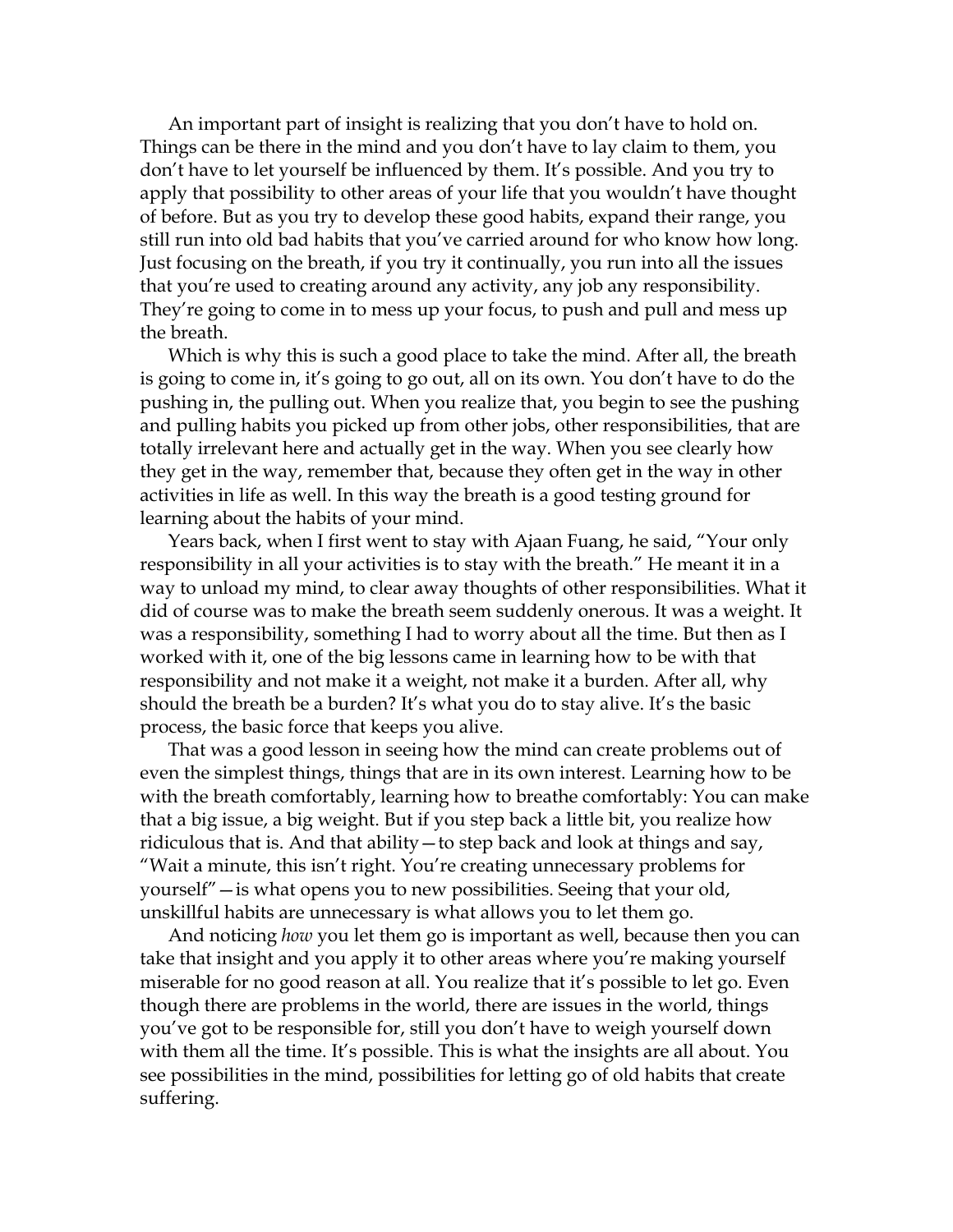So when anything new comes up in the mind, keep reflecting back on that question: What does this new mind state show about the mind's possibilities? What does it show about how the mind can relate to things in a way that involves less suffering? Keep your questions directed in this area and you'll learn useful things.

We were talking today about the insight of seeing the world as perfect just as it is. That's directing your attention in the wrong direction. You're not supposed to think about the world as being perfect or imperfect. Instead, turn around and ask, "What did that just teach you about the mind?" It may have shown you how you've made the imperfection of the world into a burden. Do you feel personably responsible for it? Do you carry guilt around about it? Is it possible not to carry that guilt and still function skillfully, helpfully, in the world? That's the important question of the insight, because it then becomes a skill you can apply to other things.

If your attention gets directed out to the world, as to whether the world is perfect or not, you can argue for days and days and days and get nowhere at all. People in a comfortable position might say that it's perfect; people starving in Africa would say that it's not. But if you look at the insight as an opportunity to see that you've developed a new skill in the mind, you can drop the way of thinking that wants to pass judgment on the world. Then you can remember the new skill and apply it to how you function in other areas as well.

This is why Ajaan Fuang was not interested in hearing about your meditation experiences unless you could keep them going for a while. If you asked him about a meditative state, he'd ask, "Are you in there right now?" And you'd say, "Well, no." Then he'd say, "Go back and work on it." In other words, when you've gained a state of concentration, gained an insight into the workings of the mind, see if you can maintain it as a skill. Whatever you've learned, look at it as a skill that has shown you a new possibility in the mind. Then see how much you can apply that skill to other areas. That's the test of your insight. Some skills are universally applicable. Others are useful only for specific problems. You learn about your new skill by trying to apply it to everything and then seeing, "Well, it doesn't work here, it doesn't work here, but it *does* work here." As I said, many of the skills you learn in the process of meditation are things that you've already been able to do in other areas. It's simply a question of learning how to apply them right here, in the context of the mind's quest for true happiness, in this area where you can really watch things carefully as they happen in the present moment.

So we're here to explore possibilities in the mind. Remember the Buddha's own quest began with a desire that all of his friends told him was an impossibility: the desire for a true happiness that doesn't change. His friends all said, "Don't even bother. It's impossible. Nobody has ever attempted anything like this. All the great people of the past have satisfied themselves with the ordinary everyday pleasures." And Prince Siddhartha's response was, "In that